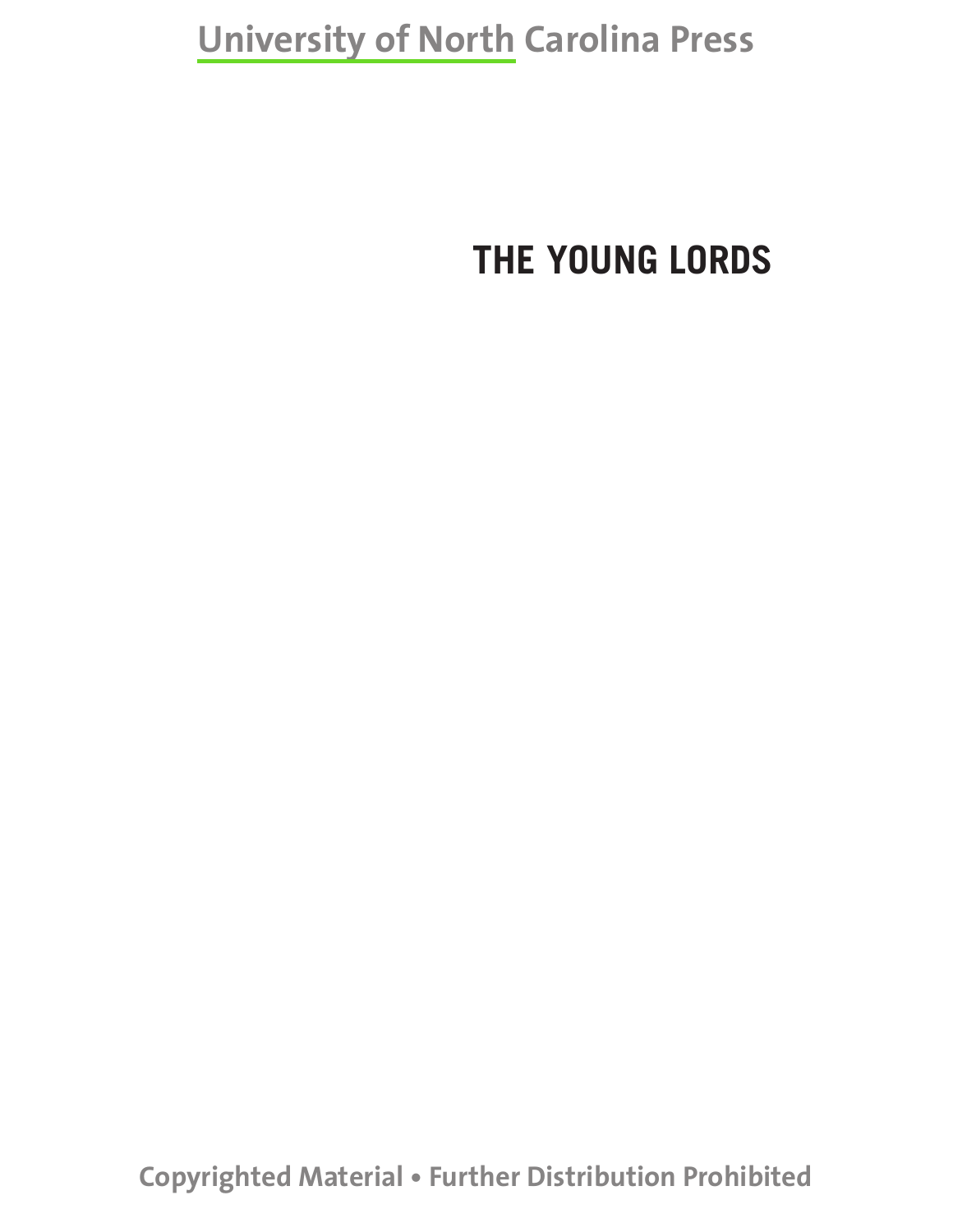# INTRODUCTION

In the final days of 1969, the Young Lords were on top of the world. As the decade entered its midnight hour, this group of poor and working-class Puerto Rican radicals brought an alternative vision of society to life in their own neighborhood. Their aim was to reclaim the dignity of the racially oppressed and elevate basic human needs—food, clothing, housing, health, work, and community over the pursuit of profit. In the course of a fight with East Harlem's First Spanish United Methodist Church (FSUMC), they found an unlikely but irresistible setting for the public presentation of their revolutionary project.

The Young Lords had simply been looking for a space to feed breakfast to poor children before school. The church seemed an ideal place. It was conveniently situated in the center of East Harlem and housed in a beautiful, spacious building that was closed all week except for a couple of hours on Sunday. But its priest, an exile of Castro's revolutionary Cuba, denied the use of its building. In response, the Young Lords charged that the church's benign indifference to the social and economic suffering of the people of East Harlem—one of the poorest districts in the city—mirrored government indifference and enabled social violence. They argued further that the church's professed goals of service to mankind and promises of happiness and freedom from earthly worries in the hereafter cloaked a broader project of social control.

Two months after their initial request was denied, the militant activists nailed the doors of the FSUMC shut after Sunday service and barricaded themselves inside. In that moment, their neighborhood deployment of the building takeover—a strategy popularized by sixties radicals in universities—gave concrete expression to growing calls for community control of local institutions in poor urban neighborhoods.

In their determination to stoke revolution among Puerto Ricans and other poor communities of color, these radicals transformed the occupied building into a staging ground for their vision of a just society. Rechristened the People's Church by the Young Lords, the liberated space was offered up as a sanctuary for East Harlem's poor. Before long, community residents poured into the church in search of solutions to all manner of grievances, from housing evictions to the

1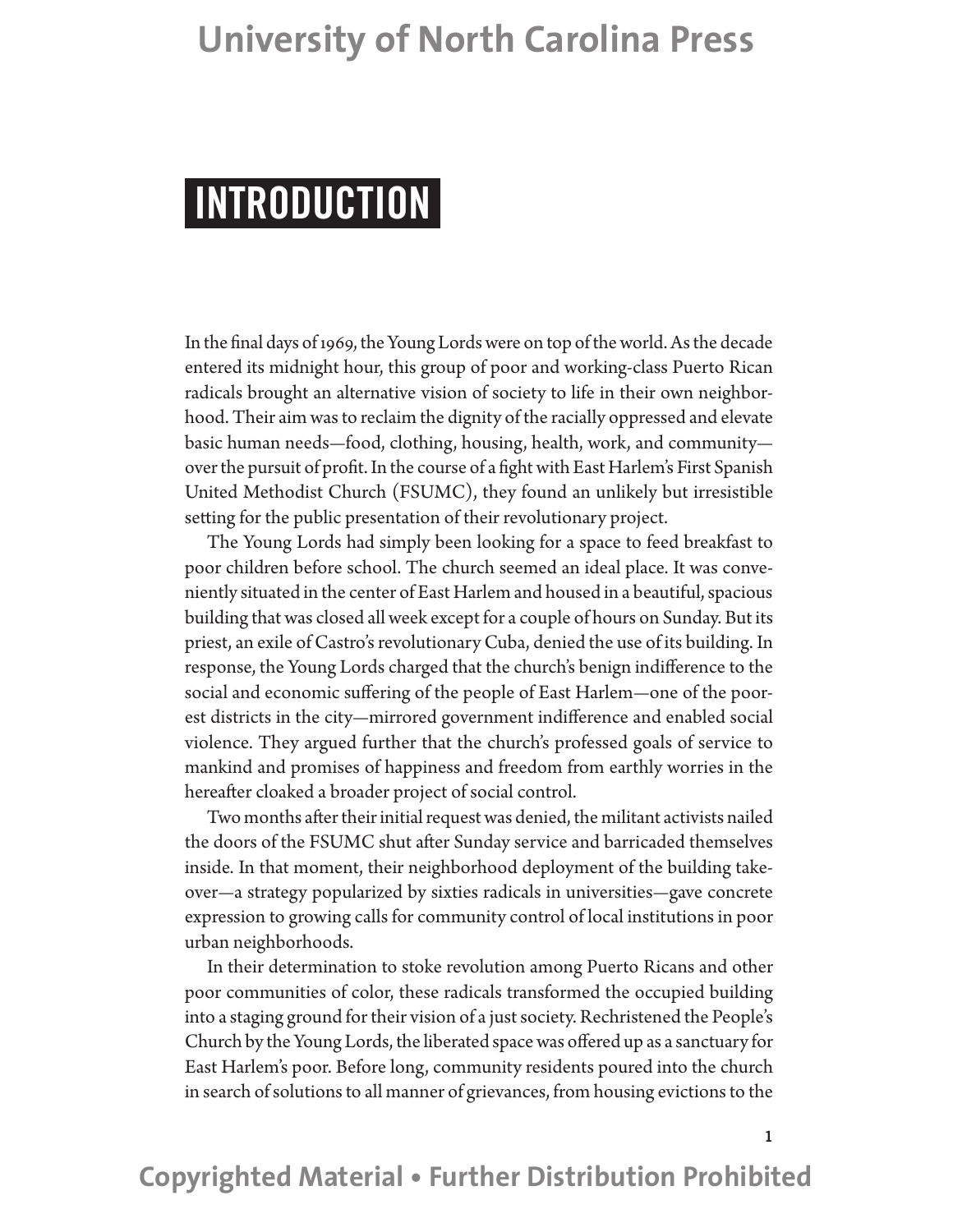absence of English translation at parent-teacher meetings. The Lords served hot meals to school-aged children, helping to institutionalize what is now a federal program that serves school breakfast to children, and ran a free medical clinic for members of the community. They sponsored a vigorous political education program for anyone who was interested, where they taught classes in Puerto Rican and black American history, the history of the national independence movement of Puerto Rico, and current events—an alternative to public school curricula that failed to make sense of the troubles of the poor and the brown in New York City. In the evenings, the Lords hosted "festivals of the oppressed" where they curated spurned elements of Puerto Rican culture and music, performed by underground poets, musicians, artists, and writers—an antidote to the erasure of Puerto Rican culture and history that accompanied the U.S. colonial project that began in Puerto Rico in 1898. New genres of cultural expression were cultivated at the liberated church, among them the spoken word poetry jam, which would in the coming years become a springboard for the development of hip-hop. In the process, the Young Lords created a counternarrative to postwar media representations of Puerto Ricans as junkies, knife-wielding thugs, and welfare dependents that replaced traditional stereotypes with powerful images of eloquent, strategic, and candid Puerto Rican resistance.

At a moment of growing state violence against activists, the decision of these radicals to turn the Lord's house into a site of protest was a brilliant tactical move that created a strategic sanctuary from the possibility of violent reprisals. Approximately one year earlier, in April 1968, after hundreds of Columbia University students occupied major campus buildings in protest of the Vietnam War and the university's gentrification of Harlem, students were dragged out of the occupied buildings by police with billy clubs.<sup>1</sup> At the church in East Harlem, such violence was politically untenable.

Immediately, local grandmothers began delivering pots of food to the Puerto Rican radicals through church windows, while a phalanx of National Lawyers Guild attorneys, on-site and in the church's periphery, filed court injunctions and reminded judges and police of the barricaded radicals' constitutionally protected right to protest. Teetering between sacrilege and righteousness, the Young Lords' unfolding drama was captured by TV cameras parked in and outside the house of worship.

As the Young Lords fortified their programs at the church, hundreds of supporters and engrossed spectators gathered to hear about new developments during their daily press conferences. Speaking through a bullhorn out of a church window to attentive journalists outside, Young Lord Iris Benitez explained, "The people of El Barrio have gotten to the point that they don't ask the why of things anymore, they just see things as they exist and try to survive. The Young Lords know the why and we're trying to relay that information to the people."2 From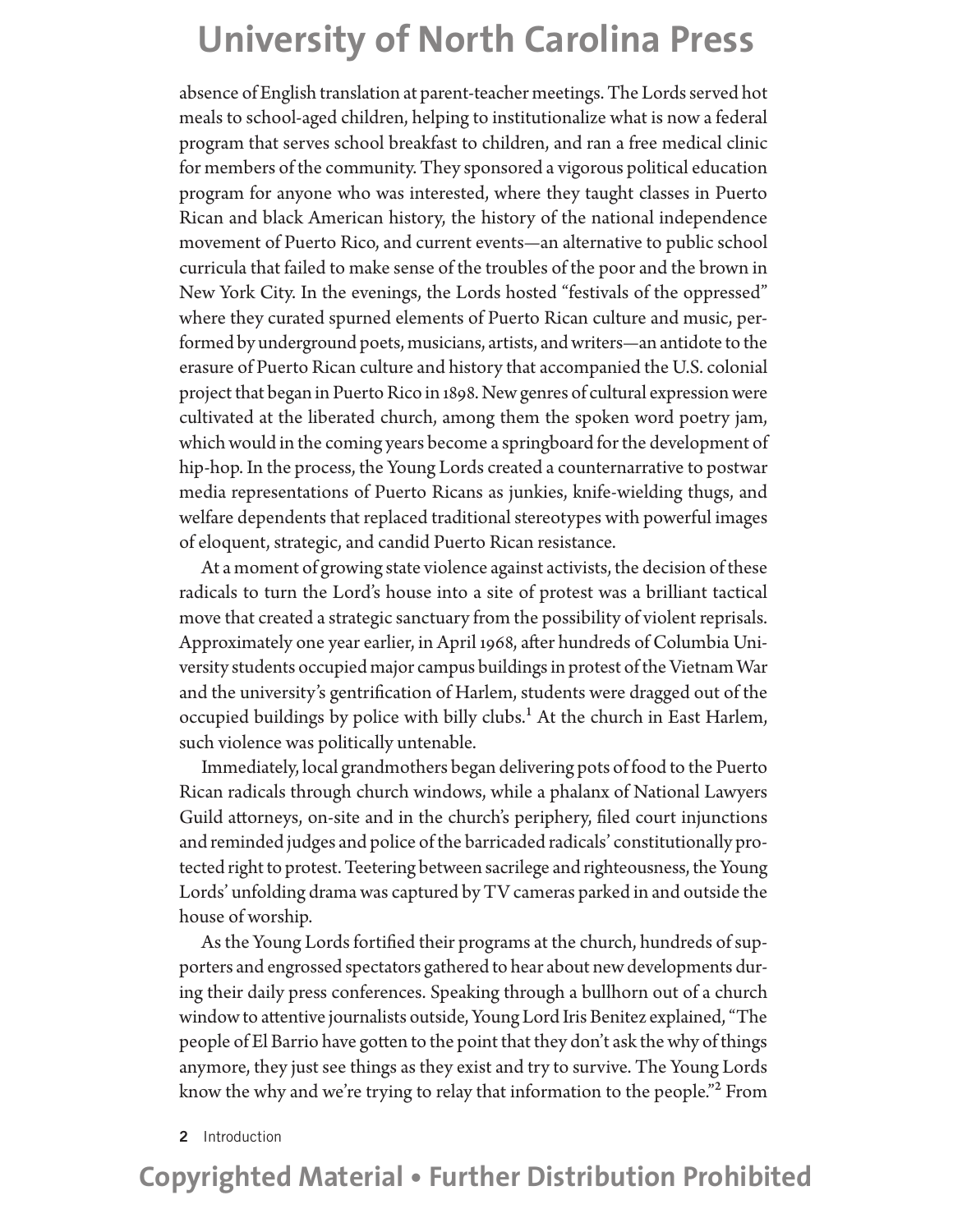their pulpit at the People's Church, the Young Lords observed that the poverty indices of Puerto Rico, a U.S. colony, and this Puerto Rican neighborhood were strikingly similar. Another Young Lord referenced the global scope of resistance a year earlier, when millions of people rose up in Rome, Madrid, Paris, Belgrade, Prague, Mexico City, Pakistan, Chicago, across U.S. cities, and beyond. Pablo Guzmán observed, "It ain't just y'all in this church, it ain't just East Harlem. . . . We relate to an international struggle. It may sound ridiculous but this all links up . . . from Vietnam to Puerto Rico to Watts."<sup>3</sup> Born in the wake of one of the deepest political radicalizations of the century, the Young Lords' creative militancy, critique of social problems spoken in the language of their peers, and socialist vision for America embodied the best of sixties radicalism.

#### Q

Against the backdrop of America's escalating sixties urban rebellions, the Young Lords unleashed a chain of urban guerilla protests that amplified the primacy of class analysis and revolution in the !ght against racism. From garbage-dumping demonstrations to a series of church and hospital occupations—termed "offensives" in deference to the Tet campaign of the Vietnamese—this small group exploded into the country's consciousness in July 1969, staging their social grievances with infectious irreverence and distinctive imagination. Although a new wave of repression befell the movement, the Young Lords actually benefited from protests in defense of the Panther 21, jailed that same year. The arrests had been part of a police frame-up.<sup>4</sup> With New York's police department exposed and discredited, the new radicals were able to launch their campaigns without the same level of disruption that the FBI and local law enforcement brought against the Black Panthers in the late 1960s.

Over the course of their brief yet productive life-span, the Young Lords won significant reforms and used local battles to expose the United States' quiet imperial project in Puerto Rico, which became a colony of the United States in 1898. In just a few short years, the group grew from a little-known organization to the stuff of legend. In the process, their media-conscious urban guerrilla offensives, combined with the group's multiethnic membership, redefined the character of protest, the color of politics, and the cadence of popular culture in the city.

And as the children of the vast post–World War II transfer of Puerto Ricans to the U.S. mainland, the Young Lords also helped their generation interpret the causes of that migration and the place of Puerto Ricans in U.S. society as "special citizens" and a diaspora of colonial people living in the metropole. Between 1947 and 1970, one-third of the people of Puerto Rico left the island. Most settled in New York, where Puerto Ricans migrated in larger numbers than black Americans during the same period. By 1970, the Puerto Rican population on the U.S. mainland had grown 500 times to approximately 1.5 million.<sup>5</sup>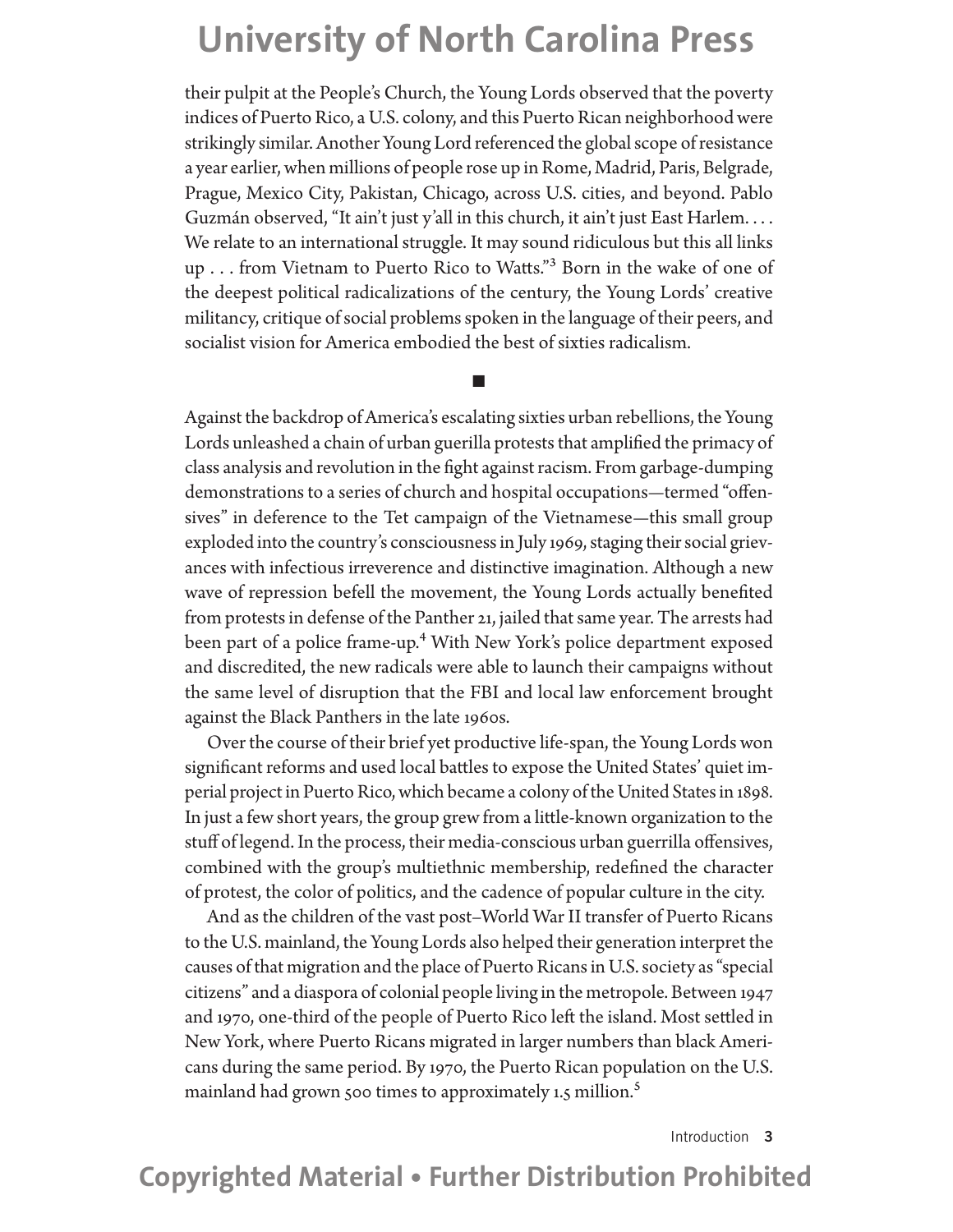Puerto Rican postwar migration formed part of a much larger migratory process that transformed the class structure and political standing of groups that have been historically racialized and concentrated in the most backward and exploitative sectors of the economy, namely black Americans, Mexicans, and Native Americans. The vast internal migration of people of color from countryside to city during and after World War II proletarianized these previously rural and small-town people, which increased their economic power. Urbanization gave them a sense of their strength in numbers, amplified their potential political power, and established the conditions for the rise of the civil rights movement.<sup>6</sup> The timing of Puerto Rican migration set the stage for the emergence of a group like the Young Lords in the 1960s, whose members were largely first- and secondgeneration, working-class Puerto Rican migrants between the ages of fourteen and thirty-four; most were in their late teens.<sup>7</sup>

The postwar migration of Puerto Ricans to the U.S. mainland was exponentially larger than in previous generations. The young were overrepresented in its ranks, and their consciousness would be shaped by an unlikely combination of politicizing experiences, from the rise of the civil rights, black power, women's, and gay liberation movements and the U.S. declaration of war in Vietnam to their own experience in an urban setting beset for the first time by industrial decline, permanent unemployment, and the growing spatial and economic isolation of its racialized residents. Like their black American counterparts in the sixties movements, the Young Lords became iconic among Puerto Ricans and within movement circles for several reasons. Their uncompromising militancy matched and channeled the anger unleashed by the era's urban rebellions. At a moment when the call for revolution began to replace the call for reform in the minds of many, the Young Lords linked the precarious conditions of postwar Puerto Rican migrants to their status as colonial subjects, identified common cause with black Americans, and called for socialism. And in their quest to take a stand in the city, the Young Lords discovered and asserted in the public square what it meant to be Puerto Rican in America.

### Children of the Revolution

As the mainstream and underground sixties press captured the controlled chaos at the People's Church, an evocative portrait of the racial and ethnic composition of the protagonists struck a chord with people around the world. Unintentionally, the Young Lords had staged a visual coup. New York's major Spanish-language newspaper, *El Diario La Prensa*, took special notice: "These young men and women, Puerto Ricans—some white and others of the black race—and among them some Americans, love the ideal of independence for Puerto Rico. . . . They say that they form part of a coalition with the Black Panther Party and the Young Patriots."8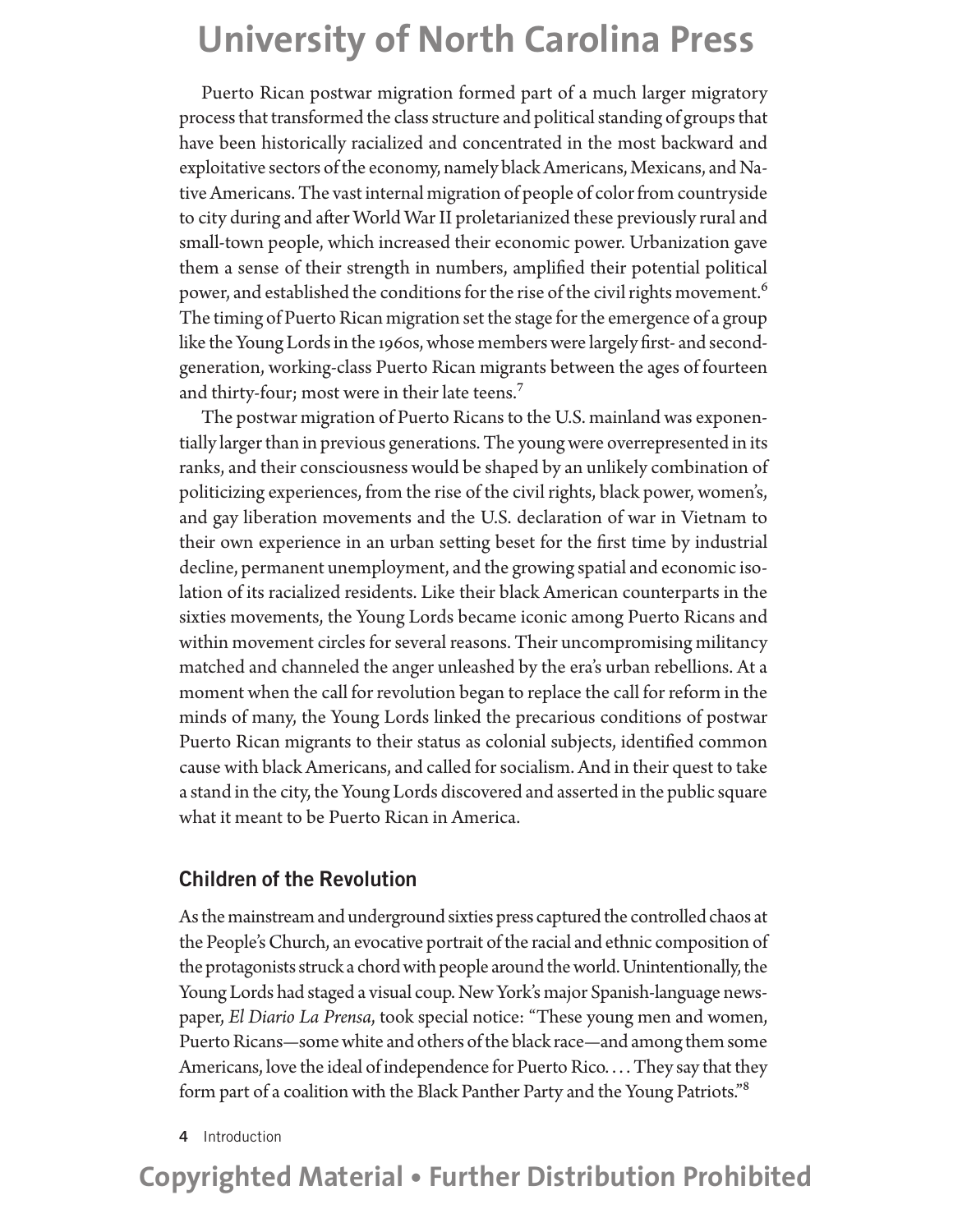Although the Young Lords were self-professed Puerto Rican revolutionary nationalists, approximately 25 percent of its members were black Americans. The group's membership gave political expression to the common social, economic, and cultural urban experience of Puerto Rican and black American youth who grew up alongside each other in the 1950s and 1960s. Considered New York's Puerto Rican barrio, East Harlem was, in fact, home to Puerto Ricans, black Americans, and white Americans of Italian descent—one of the city's few multiracial and multiethnic neighborhoods. In 1960, 40.4 percent of its residents were Puerto Rican, 38.2 percent black American, and 21.4 percent white American.<sup>9</sup> With another 5 percent of its members composed of non–Puerto Rican Latinxs, the group's membership also reflected the changing demographic character and diverse ethnic composition of a city increasingly populated by people of color. The ethnic and racial diversity on display at the church seemed to express the possibilities for a society free from bigotry, of the kind that Dr. Martin Luther King Jr. imagined in his notion of the beloved community, the same kind that seemed ever more in doubt as riots crept across America's cities toward the end of the 1960s.<sup>10</sup>

But the Young Lords envisioned even more. Only a decade removed from the anticommunist witch hunts of the 1950s, the Young Lords, together with a significant minority of young organizers of their generation, began to embrace revolutionary politics. This vision of the political and economic organization of society was radically opposed to standard American political values. The Young Lords' calls for Puerto Rican independence, an end to hunger and want, and a socialist society embodied the politics of the era's revolutions for independence from European colonial rule that swept through Africa, Asia, and Latin America after World War II. In the United States, self-proclaimed revolutionaries of color linked racism to colonialism and class exploitation under capitalism and identi fied all as barriers to building a liberated society.

Organizationally, the Young Lords modeled themselves after the Black Panthers, who called for the building of vanguard revolutionary parties by black Americans and other people of color as vehicles through which those who believed that the system must be dismantled would come together to concentrate and coordinate their efforts.<sup>11</sup> The Lords outlined their bold vision for a just society in a thirteen-point program and platform in which they called for "self-determination for Puerto Ricans" and proclaimed, "We want a socialist society."<sup>12</sup> Through community-based campaigns and political propaganda, the Young Lords popularized the demand for Puerto Rican independence both in their own constituency and within broader movement circles. They also spread and demystified socialist ideas among poor and working-class people of color, arguing that society should be organized around human priorities and needs rather than capitalism's drive for profit.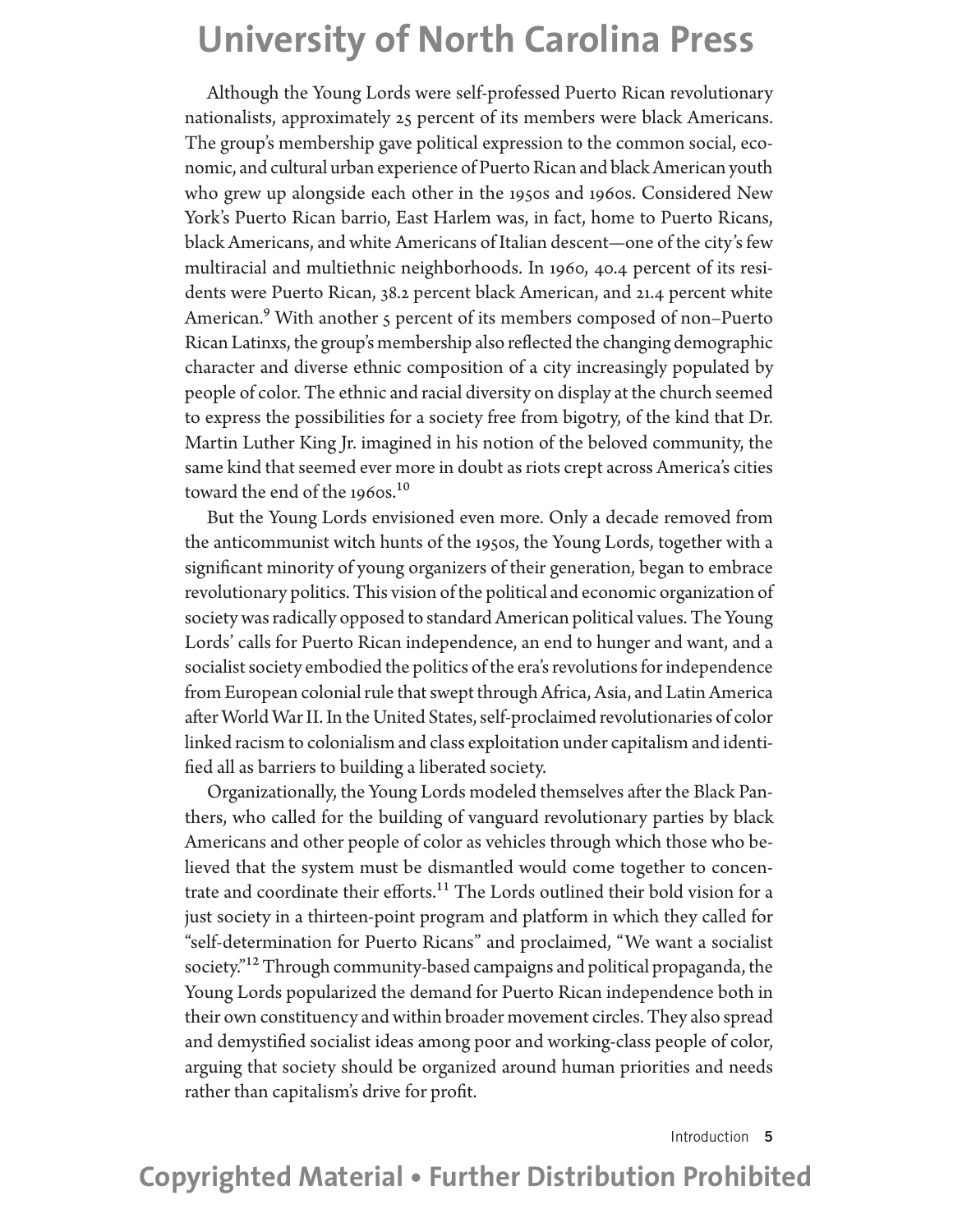Like the Black Panthers, the Young Lords believed that the fight against racism and colonial domination was central, rather than secondary, to the fight for a new socialist society. For this reason, they called themselves revolutionary nationalists, arguing that the fight for national independence was integral to the struggle for socialism. The Young Lords also believed that independence could not be attained through electoral means but only through revolution. They declared themselves the children of Puerto Rico's Nationalist Party of the 1930s and were the first mainland-raised Puerto Ricans to, as a group, call and organize for the island's independence.

The Young Lords' embrace of independence formed part of the 1960s revival of nationalism among Puerto Ricans with varying levels of political experiences and influences. Encouraged by the Cuban Revolution in 1959 and the gathering pace of the black freedom movement in the United States, elements of the Puerto Rican Left on the island, which had been forced underground by government repression, reconstituted themselves as the Movimiento Pro Independencia. In 1964, Movimiento Pro Independencia opened branches in New York and Chicago, attracting small numbers of older, first-generation Puerto Rican migrants. In the late 1960s, the politics and activism of the Young Lords, which had developed independently of the island and mainland independence movements, widened the terrain of independence politics among a new generation of mainland-born Puerto Ricans. They educated other 1960s activists about the language discrimination and racism endured not just by black Americans but also by Puerto Ricans on the U.S. mainland, and popularized the call for Puerto Rican independence among them.

The New York Young Lords formed part of a cohort of young working-class people—and people of color among them, in particular—whose unprecedented access to higher education sharpened their latent critique of society and afforded them an infrastructure for dissent. The postwar era's exponential increase in college enrollment delayed the responsibilities of work and family among the young for the first time in U.S. history and simultaneously opened up a space where they could question society.<sup>13</sup> The movements they built challenged racism; the U.S. war in Vietnam; and the oppression of women, gays, and lesbians and the transgender community. They also challenged what many believed were old, soul-slaying social norms and standards of behavior that constrained personal freedoms in the United States. Known collectively as the New Left, these diverse movements were built by a generation whose activism radically changed the cultural and political landscape of the United States. Its participants referred to the overlapping movements of the New Left as "the movement." These movements are historically significant because together they established contemporary standards of interactions among Americans and between American people and their government—they challenged white supremacy, made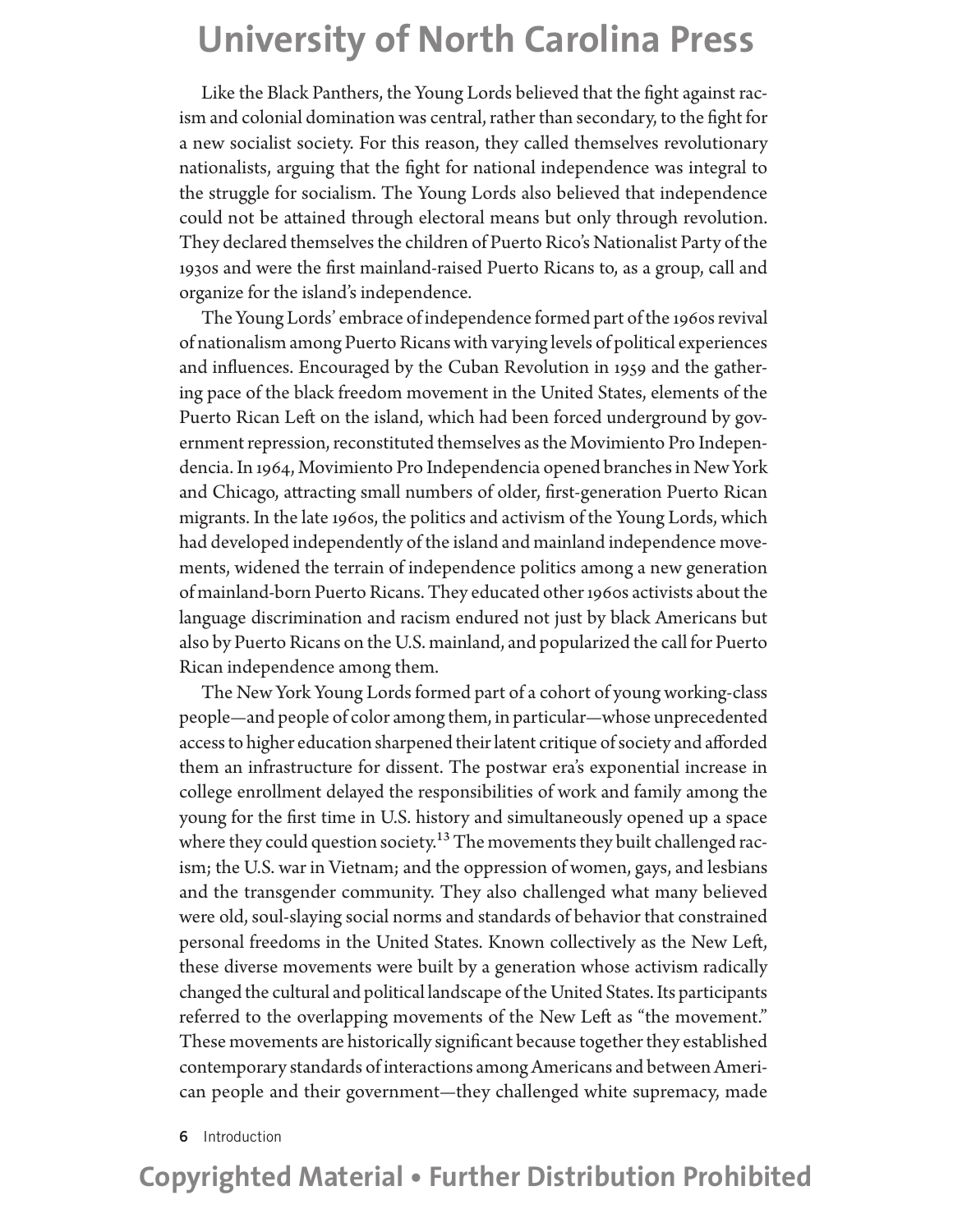racism unpopular, changed "the relationship between white people and people of color," and influenced U.S. foreign policy and the ways the nation understood issues of gender and sexuality.<sup>14</sup>

Although the New Left is popularly understood as predominantly white and campus based, its origins are rooted in the intrepid and morally righteous sit-ins and radical campaigns of the youth wing of the civil rights movement that cohered in April 1960 with the emergence of the Student Nonviolent Coordinating Committee (SNCC). In the north, the Black Panthers and the Young Lords recast SNCC community organizing strategy. The temperament of their protests and worldview gave shape and meaning to the radical style and politics of the New Left. Built by young people of color in cities like Oakland, Chicago, New York, and Philadelphia, these movements were university-incubated and deployed to poor communities. And like the white student–led sector of the New Left, the seeds of these movements were also sown in the postwar years. They developed in response to the poverty produced by the 9ight of industries to the suburbs, which in turn created a class of permanently unemployed and discouraged young workers of color—an unprecedented development in modern urban history.

The politics of the Young Lords were driven by a search for root causes. They also were colored by a disdain for liberalism, an exploration of the broadest possible meaning of liberation, and the call for the transformation of both society and the individual. Like others of their ilk, the Young Lords broke new ground. They uncovered the psychological impact of racism on the oppressed; challenged sexism and homophobia in their ranks; exposed the character of racial oppression in the North, including and beyond that of black Americans; interpreted the standing of the racially oppressed with a colonial frame; fostered solidarity among all racially oppressed groups in the United States; popularized socialist ideas in communities in which they were active; and raised the standard of accountability in local government.

The Young Lords represent one of the most creative and productive expressions of the New Left; and while the group's rise was influenced by all the movements, the Young Lords are first and foremost heir to the black power movement. The term "black power" had been used in the past, but in 1966, when articulated by Student Nonviolent Coordinating Committee leader Stokely Carmichael, it signaled the growing dominance of a more militant political current long embraced by movement people, north and south. It was emboldened by continued white violence against black Americans and their continued exclusion from the political, social, and economic fabric of their society, despite the passage of civil rights legislation in 1964 and 1965.<sup>15</sup> Black power was, above all, a declaration of the right to self-determination—the right of black people to control and influence their lives and their world.<sup>16</sup> Before long, a broad cultural and political movement cohered around the concept, which variously came to mean the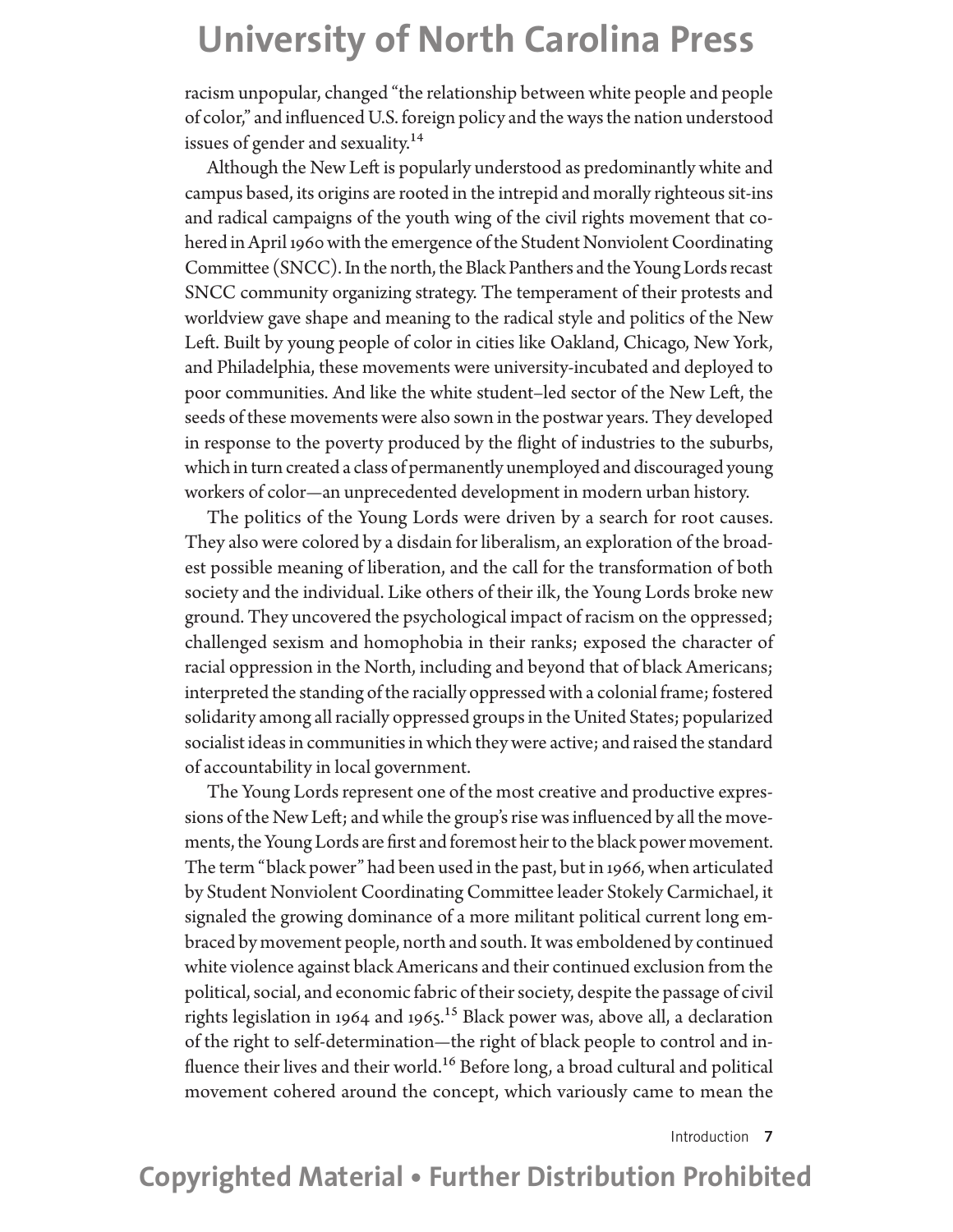right to armed self-defense against white racist violence, black pride, and the development of independent black political leadership free from pressures to accommodate the interests of northern white liberals. The broad appeal of black power allowed for its use among a wide range of actors with differing political agendas who embraced a broad spectrum of solutions to racial oppression.<sup>17</sup>

Black power connected with the rebellious mood of an ethnically diverse set of racially oppressed people in the 1960s because it called on them to embrace the best of their history, lay down socially imposed notions of racial inferiority, exert control over the institutions that governed and oppressed their lives, and see themselves as the architects of a new world. As the black power movement reclaimed culture, language, and history for one of the most racially subjugated groups in American history, it inspired a cultural renaissance among Puerto Ricans as well as among Asians, Mexicans, and Native Americans. Black power enabled Americans of all shades to redefine their political relationship to the nation and to negotiate that often-fraught relationship from a position of strength. In the process, however, the color of the black power movement, and the civil rights movement more broadly, was changed as well.

### Overview of the Book

These pages tell the story of the rise and fall of the New York chapter of the Young Lords Organization, later renamed the Young Lords Party, and of how the Young Lords, and so many others of their generation, came to believe in the concept of revolution. Chapters 1 and 2 explore the social and economic forces that shaped the lives of young people of color in the postwar city and laid the seeds of their radicalization in the era of civil rights and black power. Chapter 1 traces the origins of the Young Lords as a Chicago gang. Through the early life experiences of the group's famed leader, José "Cha Cha" Jiménez, the chapter examines how the mass dislocation of Puerto Ricans occasioned by federal housing policy forced them to settle in densely populated blocks on the edges of hostile, white ethnic neighborhoods, where young men of color, who were outnumbered by their white counterparts, joined gangs to survive and became embroiled in a life of petty crime. As the social movements of the 1960s opened up the possibility for self-transformation, Cha Cha Jiménez was politicized in prison and set out to transform his gang into the Puerto Rican counterpart of the Black Panthers. The bold move inspired and propelled a group of radical students looking for an activist agenda to do the same in New York. Chapter 2 examines the global forces that brought one-third of Puerto Ricans to the U.S. mainland and the social and economic crisis that befell the Puerto Rican community in postwar New York. The chapter explores the backgrounds of the talented cohort of first-generation college-educated students who, in July 1969,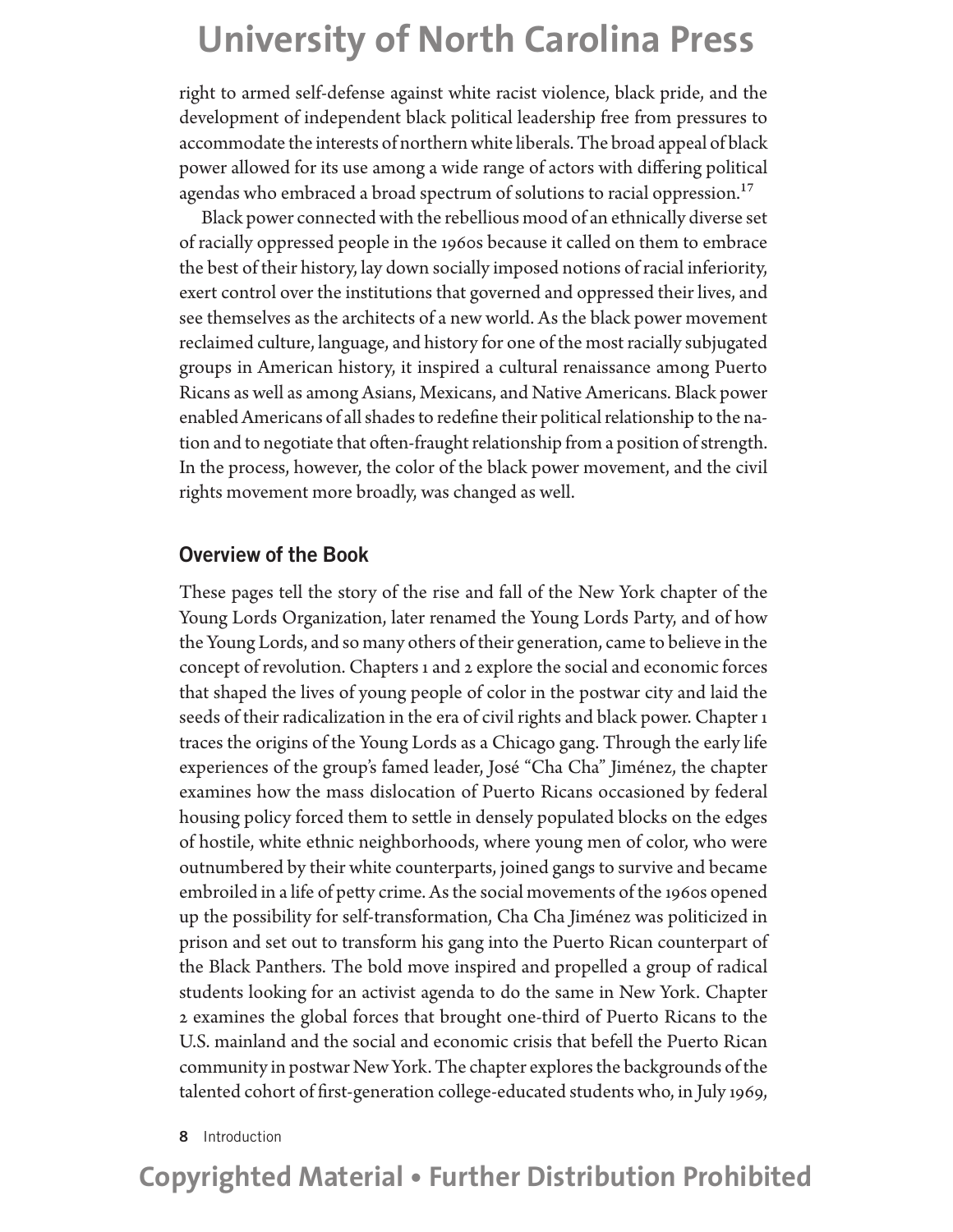launched the New York chapter of the Young Lords Organization. Unlike their white baby boomer counterparts—whose activism was fueled by the alienation of postwar suburbanization, the repressive Victorian-era morality imposed on youth in the 1950s, and the expansion of the university—for youth of color, the seeds of rebellion sprouted in the crucible of migration, urban decline, and white backlash against their increase in the postwar city.<sup>18</sup> Caught in the middle of a political battle among adults over access to jobs and education, children of color experienced greater overt racism in the classroom and police repression in the streets. The early childhood experiences of the Young Lords in the schools and in the streets and as language and cultural translators for their parents radicalized them emotionally and compelled the evangelical commitment with which they launched their activism as young adults.

Historical accounts of the 1960s and of the civil rights and black power movements are today more textured than ever, with new historical research revealing the local actors, problems, and organizing that gave birth to ideas, strategies, and movements that are often imagined as national projects.<sup>19</sup> From the movement's inception, its local leaders—challenged with the task of increasing their ranks and cognizant that race oppression was not attributable to race alone—broadened their protest demands.<sup>20</sup> The objectives and character of protest challenged economic inequality and class divisions in society and among the oppressed. In New York, the Young Lords organized against the most visible manifestations of urban poverty and its distinctly new forms: chronic unemployment, escalating police surveillance and repression, the large-scale displacement of poor city dwellers from housing, intractable public health crises that came in the form of poor sanitation services, growing addiction to drugs, and an epidemic of childhood lead poisoning, among others. Chapters 3 through 6 examine the Young Lords' class-conscious, community-based campaigns and their impact on the city. Although civil rights and black power movement histories are popularly understood within the framework of black American citizenship rights, the work of organizations like the Black Panthers and the Young Lords paint a portrait of struggle that is more composite. Their organizing efforts show that the black movement set in motion an awakening of social consciousness wherein virtually no social issue escaped public scrutiny.

Chapter 3 examines the New York Young Lords' first community-based protests against poor sanitation services in East Harlem, the Garbage Offensive, which pressured the candidates of that year's mayoral election to address the citywide grievance. By pressuring local government to solve neighborhood problems such as poor sanitation, for example, these activists sought to establish standards of decency in city services that expanded the definition of the common good and stretched our nation's definition of democracy. Immediately following the Garbage Offensive, the Young Lords established a headquarters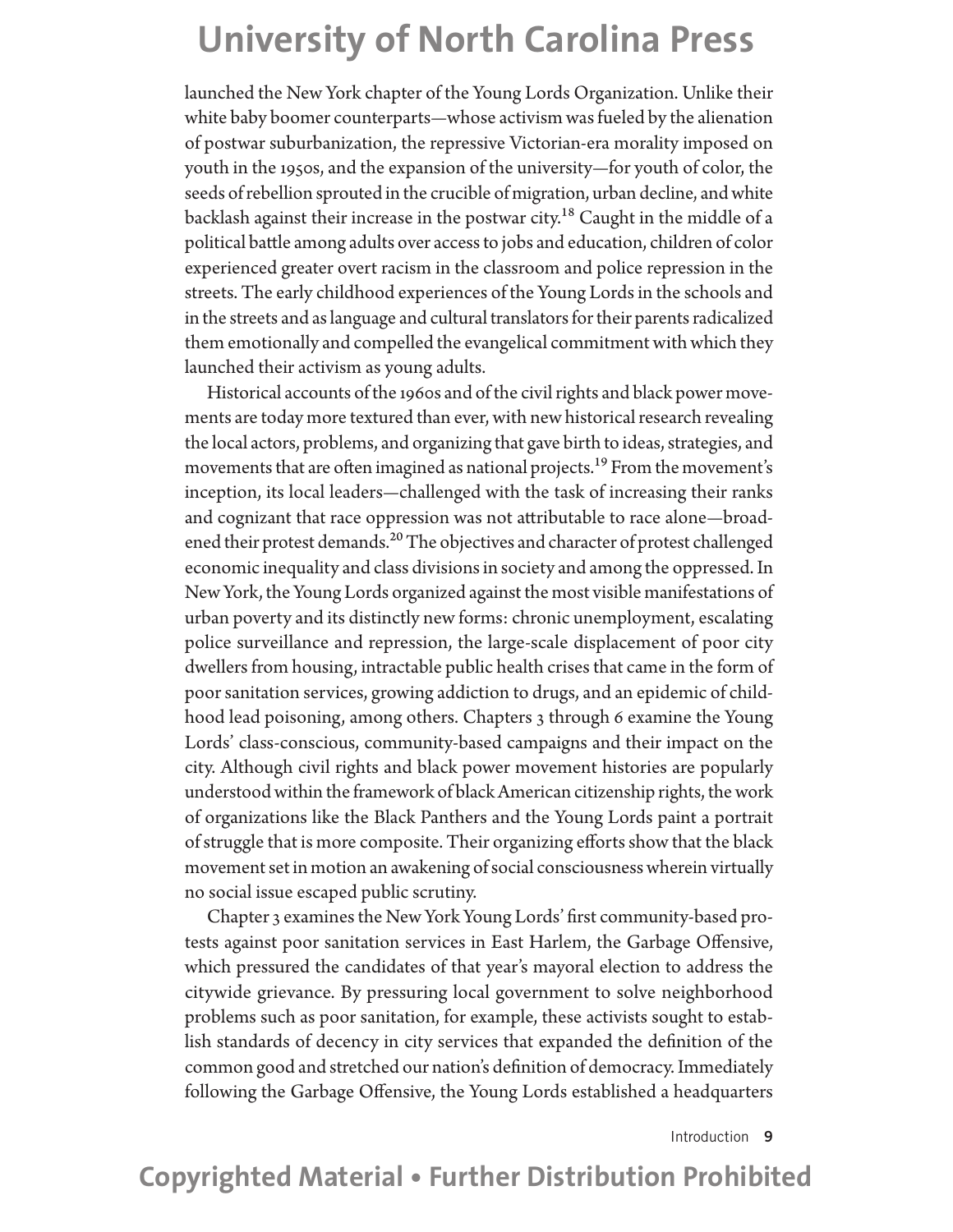in East Harlem and developed an organizational infrastructure and political platform. Chapter 4 examines the nuts and bolts of that process. Chapter 5 reconstructs the medical activism of the Young Lords' 1969 door-to-door campaign to test children for lead poisoning in the tenements of East Harlem and the relationships the group fostered with medical personnel. The campaign ended with a sit-in at the Department of Health in protest of a childhood leadpoisoning epidemic in the city and eventually led to the creation of New York's Bureau of Lead Poisoning. Chapter 6 covers the Young Lords' occupation of the First Spanish United Methodist Church, their relationship with a younger cohort of church parishioners who supported their actions, and the response of the church to their protests. The children's breakfast program the Young Lords set up at this church and those of the Black Panthers established the precedent for what is now the federal School Breakfast Program.

Chapter 7 explores how the Young Lords applied to the U.S. context the political world view known as Third World socialism.<sup>21</sup> Formed at the height of the greatest radicalization since the labor struggles of the 1930s, the politics of the Young Lords and others of their time reflected the ideas and strategies for social change that became dominant with the advent of wars of decolonization in places such as Vietnam, Algeria, and Cuba. Radicals argued that subjugated groups in the United States—including black Americans, Native Americans, Chicanos, Asian Americans, and Puerto Ricans—were internal domestic colonies, politically and economically underdeveloped and dispossessed of their rights to self-determination. While Third World revolutions iconized peasant guerrillas, organizations like the Black Panthers and the Young Lords identified the lumpenproletariat as the most revolutionary class in society. At a moment when economic restructuring and the flight of industries to the suburbs were producing permanent unemployment and greater economic and racial segregation in the city, the activism and politics of grassroots radicals like the Young Lords reflected the distinctive social features of the urban environment in which they emerged. The strong nationalist character of urban radical politics was also tied to the vast relocation of white Americans from city to suburb. In this environment, the ideal of people of color fighting together with white Americans for change grew more and more difficult to enact as the daily lives of these populations grew further and further apart. Instead, dramatic action was created by polyglot groups born of the increasingly multiethnic character of the American slum and its new racialized migrants.

Chapter 8 explores how the organization tackled racism and sexism within the organization. The Young Lords embraced the "revolution within the revolution," by which they meant the deliberate struggle to deconstruct and challenge the manifestations of power dynamics, racism, and sexism in everyday life among movement participants. The effort was also a trademark of the radical wing of the women's movement, articulated in the slogan "The personal is political."<sup>22</sup>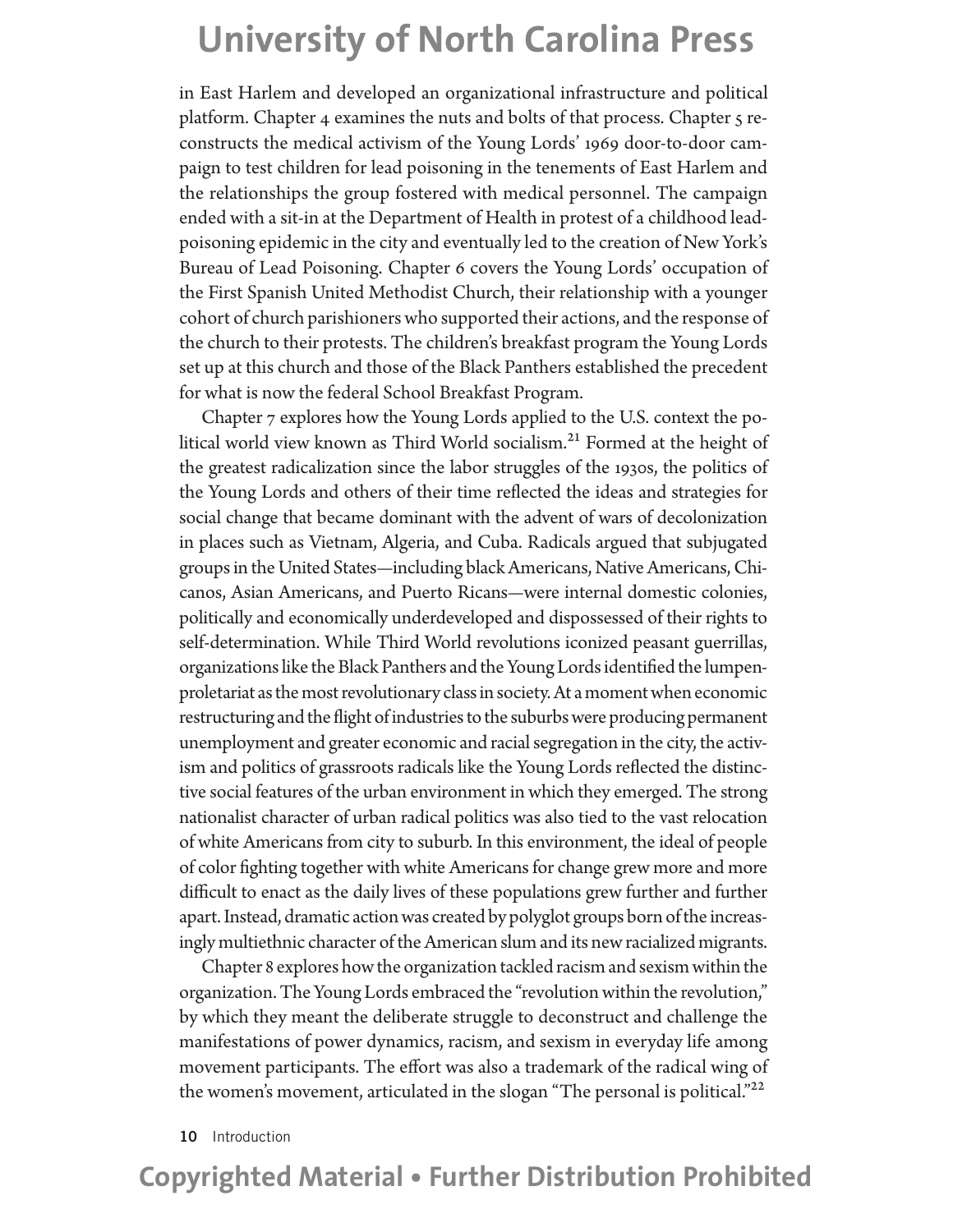Chapter 9 analyzes the Young Lords' occupation of Lincoln Hospital in the South Bronx alongside a radical flank of white doctors to dramatize medical discrimination and the deplorable conditions of a hospital that, according to one of its doctors, "looked more like an abandoned factory than a center for the healing arts." Although historians sometimes interpret the revolutionary nationalism of the 1960s as a rejection of coalition building with white Americans, groups like the Young Lords collaborated with radicalized white allies. In their coalitions, however, the Young Lords, like the Black Panthers, set out to rework the power dynamics of cross-racial and cross-class alliances, rejecting what they perceived as the uninterrogated racial prejudices and liberal tendencies of middle-class white radicals and the potential for their disproportionate influence on interracial coalitions. At Lincoln Hospital, the Young Lords–led coalition drafted the first patient bill of rights and established the first and principal acupuncture drug treatment center in the United States.

Chapter 10 covers the circumstances surrounding the Young Lords' second occupation of FSUMC, this time against the backdrop of a prisoner uprising in the infamous New York City jail known as the Tombs.

Chapter 11 analyzes the New York organization's move to Puerto Rico and its decline. By the end of 1970, the Young Lords had grown to approximately 1,000 members and had expanded to Newark, Philadelphia, Hartford, Bridgeport, and Boston. Over the course of its life, the group drew approximately 3,000 members and influenced thousands more. Amid polarized deliberations about the organization's future and with a majority of its leadership advocating a stronger Puerto Rican nationalist orientation, the group decided to launch two branches in Puerto Rico: in El Caño and Aguadilla. The move to Puerto Rico, for which the group was ill prepared, combined with the decline in the coming years of the mass character of the civil rights and black power movements, weakened the ability of the Young Lords to remain connected to the grassroots. By 1973, Young Lord membership had declined considerably. Fueled by government repression, the youthfulness and political inexperience of its leadership, and a growing dogmatism, the Young Lords became entangled in violent internecine disputes that led to the organization's demise in 1976.

### Telling the Story of the Young Lords

The word "radical" is used often in this text. In all cases, I employ the word's most common definition: concerned with root causes of social problems and system-wide change. This history of the Young Lords is reconstructed from the literature they left behind, including their newspaper, *Palante*, and internal documents; audio and visual recordings; municipal government documents that reference their work; extensive records on the Young Lords and studies

Introduction 11

**Copyrighted Material • Further Distribution Prohibited**